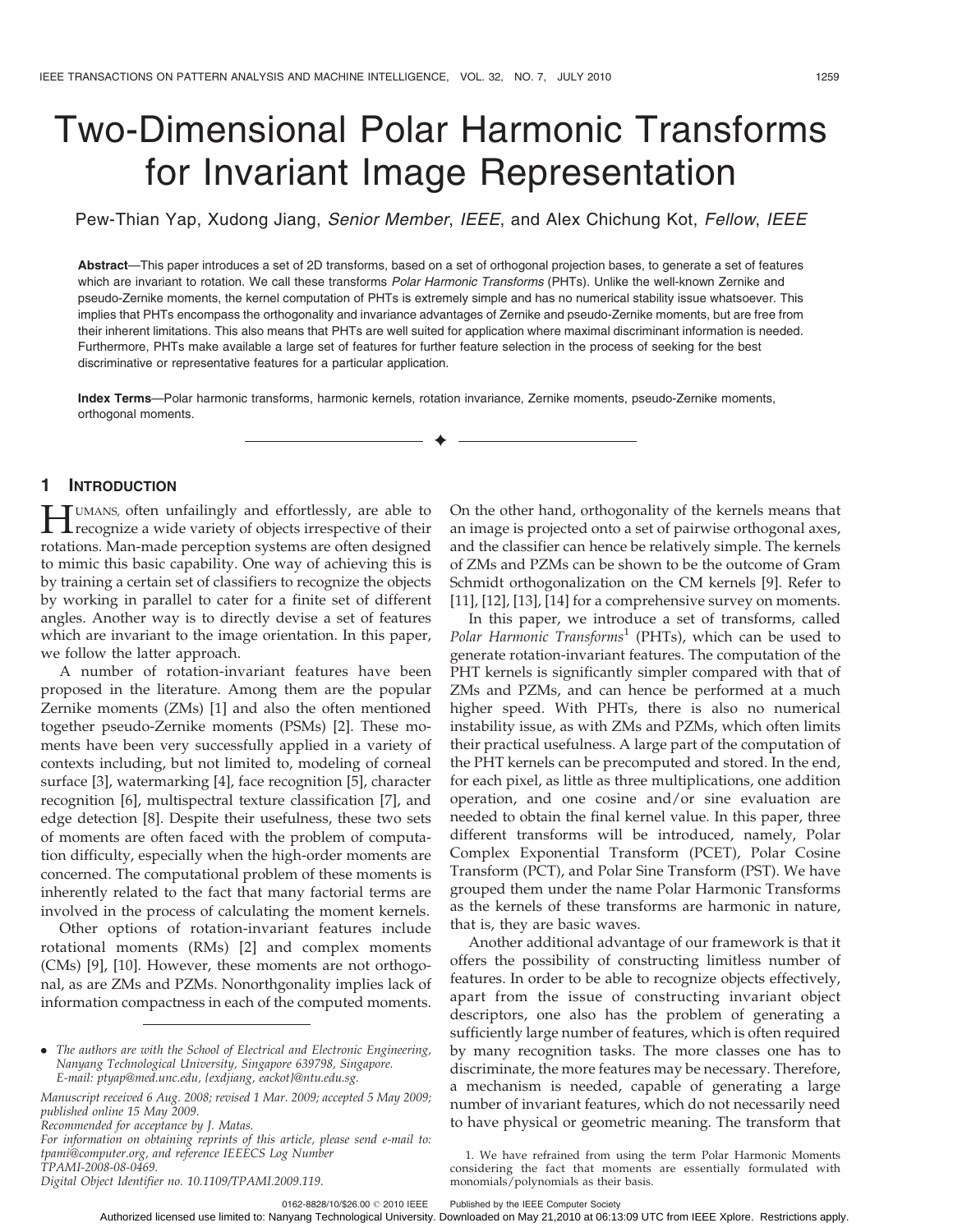$H(r, \theta)$ 

we propose in the next section has exactly this property. The ease of computation of the PHT kernels causes the evaluation of the higher order PHT coefficients to be more feasible compared to ZMs and PZMs, and hence, a large pool of features can be made available for later feature selection or discriminant analysis.

To the best of our knowledge, the work most similar to ours is Ren et al.'s radial-harmonic-Fourier moments [15] (RHFMs), in which trigonometric functions are also used to form the radial kernels. While, on the surface, their moments might be very similar to the transforms, PCT and PST in particular, that we are going to propose, it is not difficult to observe that our formulation is fundamentally different from theirs in the following ways: 1) Ren et al.'s formulation does not have a DC term, the existence of which might be useful for some applications; PCET and PCT have the DC term, 2) their formulation is problematic at  $r = 0$ since one needs to compute  $1/\sqrt{r}$ , and 3) PCT and PST have more variations in terms of frequency components since the kernels of PCT and PST have a base frequency of  $\pi$  instead of  $2\pi$  as in Ren et al.'s formulation.

In Section 2, we will define the Polar Harmonic Transforms, properties of which will be further discussed in Section 3. We will then, in Section 4, describe a few experiments which we have performed to gauge the performance. Section 5 concludes this paper.

#### 2 POLAR HARMONIC TRANSFORMS

The Polar Complex Exponential Transform of order  $n$  with repetition  $l$ ,  $|n| = |l| = 0, 1, \ldots, \infty$ , is defined as

$$
M_{nl} = \frac{1}{\pi} \int_0^{2\pi} \int_0^1 [H_{nl}(r,\theta)]^* f(r,\theta) r dr d\theta,
$$
 (1)

where  $[\cdot]^*$  denotes the complex conjugate and the basis  $H_{nl}(r, \theta)$  can be decomposed into radial and circular components:

$$
H_{nl}(r,\theta) = R_n(r)e^{il\theta},\tag{2}
$$

with the radial kernel being a complex exponential in the radial direction:

$$
R_n(r) = e^{i2\pi nr^2} \tag{3}
$$

and satisfying orthogonality condition:

$$
\int_0^1 R_n(r) [R_{n'}(r)]^* r dr = \frac{1}{2} \delta_{nn'}, \tag{4}
$$

and also:

$$
\int_0^{2\pi} \int_0^1 H_{nl}(r,\theta) \left[H_{n'l'}(r,\theta)\right]^* r dr d\theta = \pi \delta_{nn'} \delta_{ll'}.
$$
 (5)

Some visual illustrations of the kernels are given in Fig. 1. The factor  $1/\pi$  of (1) is due to the norm of the kernels and can be discarded if the kernels are orthonormalized, i.e., by letting:

$$
\tilde{H}_{nl}(r,\theta) = \frac{1}{\sqrt{\pi}} H_{nl}(r,\theta),\tag{6}
$$

 $(a)$ 

 $(b)$ 

Fig. 1. Some examples of the PCET kernels. (a) 3D view of the phase angle of  $H_{23}$ . (b) 2D views of different  $H_{nl}$ s: the different rows show the views for  $n = 0, 1, 2$  and the columns  $l = 0, 1, 2$ .

and hence:

$$
\int_0^1 \tilde{H}_{nl}(r,\theta) \left[ \tilde{H}_{n'l'}(r,\theta) \right]^* r dr d\theta = \delta_{nn'} \delta_{ll'}.
$$
 (7)

The PCET coefficients  ${M_{nl}}$  can be shown to be bounded via Bessel's inequality:

$$
\frac{1}{\pi} \sum_{\forall n,l} M_{nl}^2 \le \int_0^{2\pi} \int_0^1 [f(r,\theta)]^2 r dr d\theta. \tag{8}
$$

Similar to the form of PCET, we can define another two sets of harmonic transforms, i.e., Polar Cosine Transform:

$$
M_{nl}^{\text{C}} = \Omega_n \int_0^{2\pi} \int_0^1 \left[ H_{nl}^{\text{C}}(r,\theta) \right]^* f(r,\theta) r dr d\theta
$$
  
\n
$$
n, |l| = 0, 1, \dots, \infty
$$
\n(9)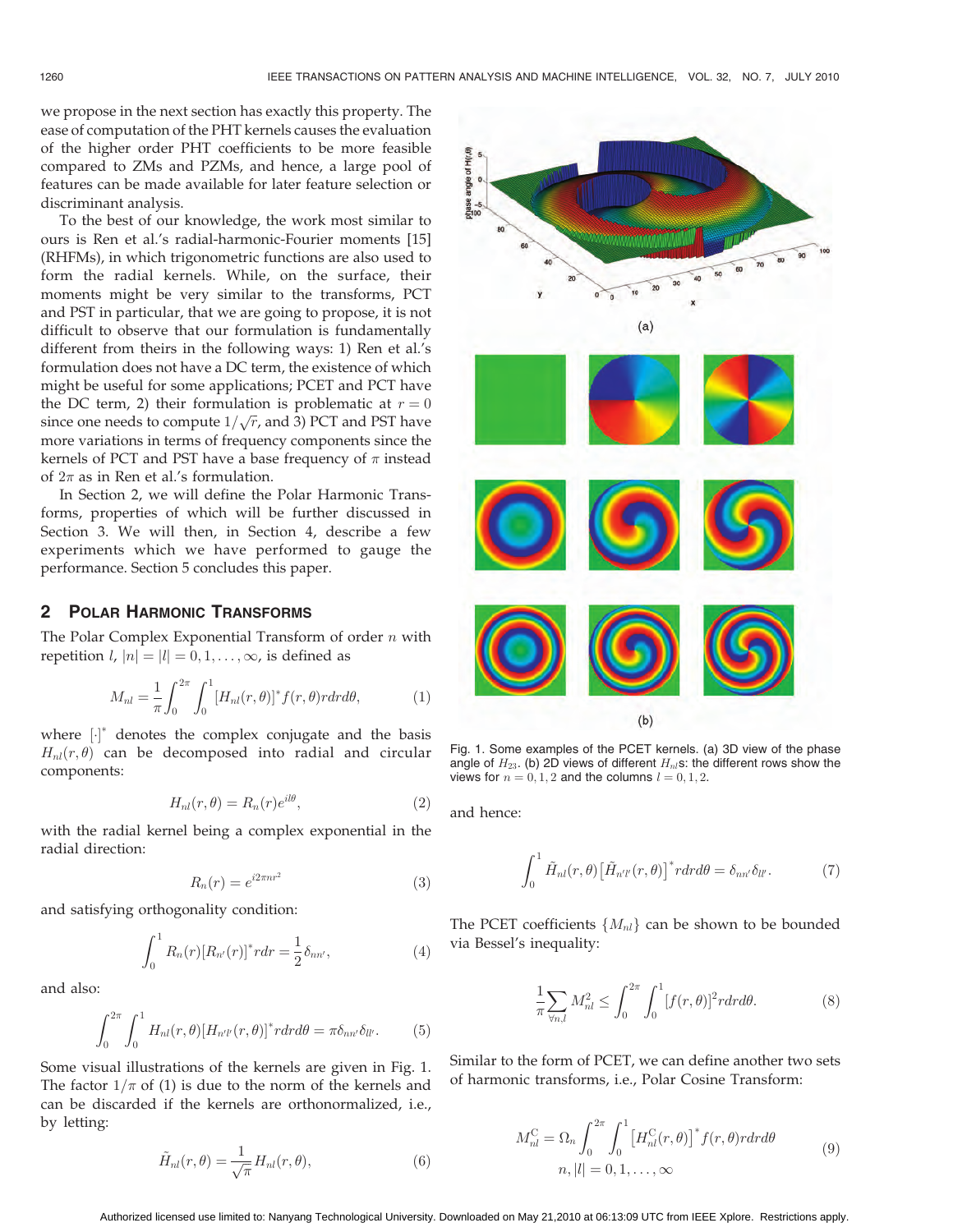and Polar Sine Transform:

$$
M_{nl}^{\rm S} = \Omega_n \int_0^{2\pi} \int_0^1 \left[ H_{nl}^{\rm S}(r,\theta) \right]^* f(r,\theta) r dr d\theta
$$
  
\n
$$
n = 1, \dots, \infty, |l| = 0, 1, \dots, \infty
$$
\n(10)

with

$$
H_{nl}^{\text{C}}(r,\theta) = R_n^{\text{C}}(r)e^{il\theta} = \cos(\pi nr^2)e^{il\theta},
$$
  
\n
$$
H_{nl}^{\text{S}}(r,\theta) = R_n^{\text{S}}(r)e^{il\theta} = \sin(\pi nr^2)e^{il\theta},
$$
\n(11)

and

$$
\Omega_n = \begin{cases} \frac{1}{\pi}, & n = 0, \\ \frac{2}{\pi}, & n \neq 0. \end{cases}
$$
 (12)

The polar portions of the above transforms have very similar definitions with Fourier Cosine and Sine Transforms on a finite interval, which cater for even and odd functions, respectively. They are, hence, also very similar to the definition of Discrete Cosine Transform (DCT) and Discrete Sine Transform (DST). However, it should be pointed out that the PCT/PST is fundamentally different from 2D-DCT/2D-DST since the latter is defined in the Cartesian coordinates and the former in the polar coordinates. There is also no equivalent rotation invariance for 2D-DCT/ 2D-DST as compared to PCT/PST. The distinction between PCT/PST and PCET is that the former uses only cosine/sine functions, while the latter uses both cosines and sines (in the form of complex exponentials). The other difference that should be noted is that the range of angles covered by PCT/ PST in its radial kernel, i.e.,  $[0, \pi]$ , is half of that of PCET, i.e.,  $[0, 2\pi]$ . In fact, the kernels of PCET and PCT/PST are all harmonic in the sense that they are all basic waves. However, we have named the former PCET and the latter PCT/PST for differentiation. PCET, PCT, and PST, though similar in form, capture different image information, as will be evident from the experimental results that will be shown in a later section. In the following sections of the paper, we will mainly focus our discussions on PCET with an occasional foray into PCT/PST only when necessary. This is to avoid unnecessary repetition, as PCT/PST essentially has many properties identical to PCET.

Bhatia and Wolf  $[16]$  have shown that a polynomial<sup>2</sup> that is invariant in form for any rotation of axes about the origin must be of the form:

$$
V(r\cos\theta, r\sin\theta) = R_n(r)\exp(jm\theta),\tag{13}
$$

where  $R_n(r)$  is a radial polynomial in r of degree n. There are a few sets of moments with their kernels complying with this form, namely, Zernike moments, with their radial kernels defined as [1]:

$$
R_{nl}(r) = \sum_{s=0}^{\frac{(n-|l|)}{2}} (-1)^s \frac{(n-s)!}{s! \left(\frac{n+|l|}{2} - s\right)! \left(\frac{n-|l|}{2} - s\right)!} r^{n-2s}.
$$
 (14)

2. Complex exponential, cosine, and sine functions used to define PCET, PCT, and PST are technically not polynomials, but they can be expressed in the form of power series which are essentially polynomials of infinite degrees.

Pseudo-Zernike moments [2], a variation of Zernike moments, with their radial kernels defined as:

$$
R_{nl}(r) = \sum_{s=0}^{(n-|l|)} (-1)^s \frac{(2n+1-s)!}{s!(n+|l|-s)!(n-|l|+1-s)!} r^{n-s},\tag{15}
$$

orthogonal Fourier-Mellin Moments [17]:

$$
R_n(r) = Q_n(r) = \sum_{s=0}^{n} \alpha_{ns} r^s,
$$
\n(16)

$$
\alpha_{ns} = (-1)^{n+s} \frac{(n+s+1)!}{(n-s)!s!(s+1)!},\tag{17}
$$

Fourier-Mellin descriptors [18]:

$$
R_s(r) = r^{s-1},\tag{18}
$$

rotational moments $3$  [2]:

$$
R_n(r) = r^n,\t\t(19)
$$

and radial-harmonic-Fourier Moments [15]:

$$
R_n(r) = \begin{cases} \frac{1}{\sqrt{r}}, & n = 0, \\ \sqrt{\frac{2}{r}} \cos(\pi n r), & n \text{ even}, \\ \sqrt{\frac{2}{r}} \sin(\pi (n+1)r), & n \text{ odd}. \end{cases}
$$
(20)

Among the moments listed, Zernike moments, pseudo-Zernike moments, Orthogonal Fourier-Mellin moments (OFMMs), radial-harmonic-Fourier moments (RHFMs), and also Polar Harmonic Transform are orthogonal in the sense that their kernels satisfy orthogonality conditions similar to (4). Fourier-Mellin descriptors (FMDs) and rotational moments, on the other hand, are nonorthogonal and do not satisfy the orthogonality condition. Features based on orthogonal kernels are more efficient in terms of information compactness since the image is projected onto a set of axes which are pairwise orthogonal, and hence, the overlapping of information is minimal. Note also that the kernel computation of ZM, PZM, and OFMM involves computation of a number of factorial terms, which inevitably cause the numerical stability of these moments. Recurrence equations [19] are often used in place of these direct formulas, but although recurrence formulas do help to push the maximal order of computable moment higher, they eventually will suffer from numerical instability. See [19], [20] for some ZM-computation-related issues. A summary of comparison of the various moment kernels and that of PHTs is given in Table 1.

## 3 PROPERTIES OF POLAR HARMONIC TRANSFORMS 3.1 Computation Complexity of Polar Harmonic Transform

The computation of the kernels of PHTs is significantly easier when compared to that of ZMs, PZMs, and OFMMs.

3. We have left out Complex Moments [9], [10] because they are very similar to rotational moments.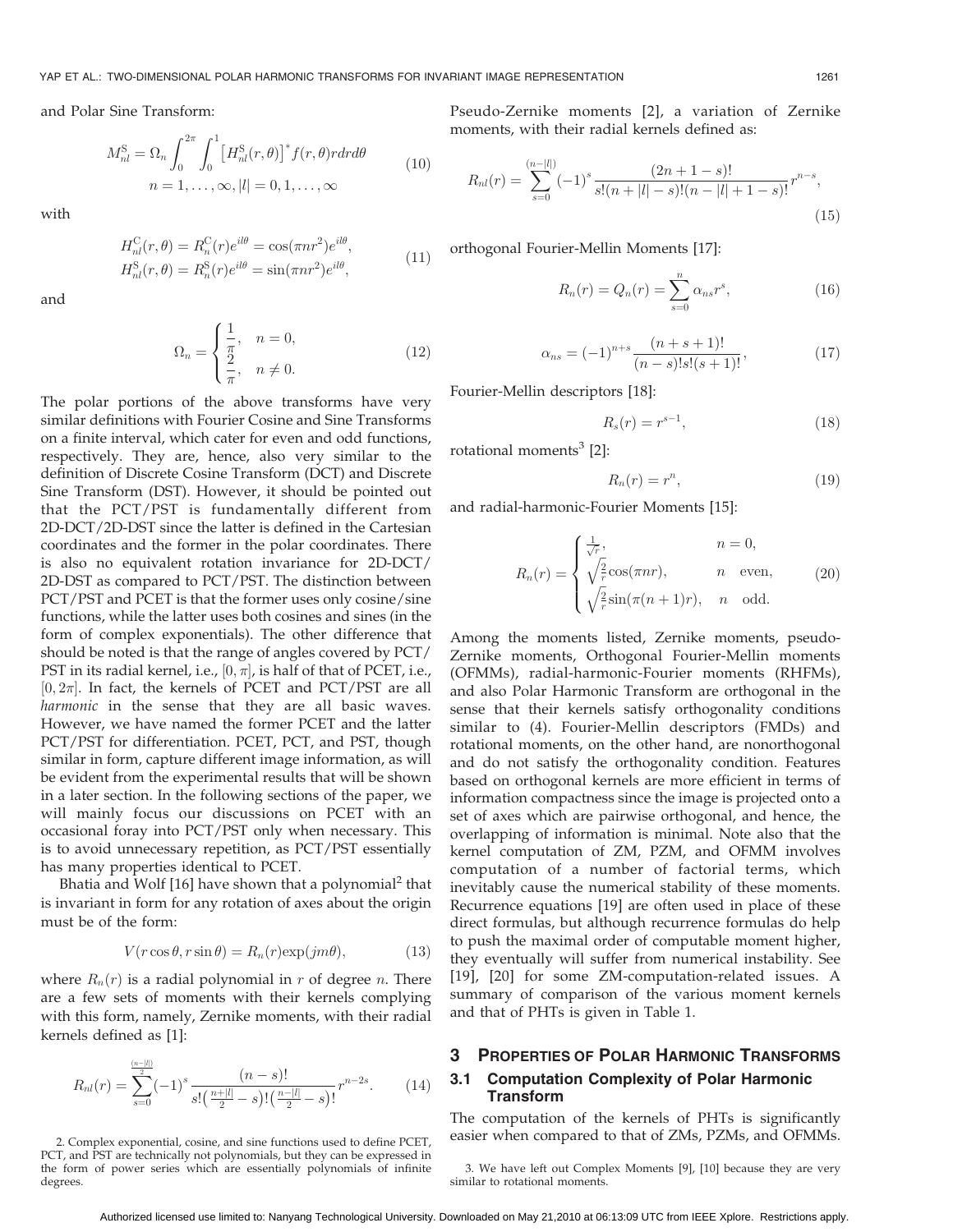| <b>MOMENTS</b>   | <b>RADIAL KERNEL</b>                                                                                                                                                                | ORTHOGONALITY | NUM. STAB. |
|------------------|-------------------------------------------------------------------------------------------------------------------------------------------------------------------------------------|---------------|------------|
| ZMs [1]          | $R_{nl}(r) = \sum_{s=0}^{(n- l )/2} (-1)^s \frac{(n-s)!}{s!(n+ l )/2-s)!(n- l )/2-s)!} r^{n-2s}$                                                                                    |               | ×          |
| PZMs [2]         | $R_{nl}(r) = \sum_{s=0}^{(n- l )} (-1)^s \frac{(2n+1-s)!}{s!(n+ l -s)!(n- l +1-s)!} r^{n-s}$                                                                                        |               | $\times$   |
| OFMMs [17]       | $Q_n(r) = \sum_{s=0}^n \alpha_{ns} r^s, \, \alpha_{ns} = (-1)^{n+s} \frac{(n+s+1)!}{(n-s)!s!(s+1)!}$                                                                                |               | $\times$   |
|                  | RHFMs [15] $R_n = \begin{cases} \frac{1}{\sqrt{r}} & n = 0 \\ \sqrt{\frac{2}{r}} \cos(\pi n r) & n \text{ even} \\ \sqrt{\frac{2}{r}} \sin(\pi (n+1)r) & n \text{ odd} \end{cases}$ | $\checkmark$  | ×          |
| PCET             | $R_n(r) = e^{i2\pi n r^2}$                                                                                                                                                          | $\checkmark$  |            |
| PCT              | $R_n^{\mathsf{C}}(r) = \cos(\pi n r^2)$                                                                                                                                             | $\checkmark$  |            |
| <b>PST</b>       | $R_n^{\rm S}(r) = \sin(\pi n r^2)$                                                                                                                                                  |               |            |
| <b>FMDs</b> [18] | $R_s(r) = r^{s-1}$                                                                                                                                                                  | $\times$      |            |
| RMs [2]          | $R_n(r) = r^n$                                                                                                                                                                      | $\times$      |            |

TABLE 1 Comparison of Different Moments and Transforms—Orthogonality and Numerical Stability

Based on (2) and (3), we can rewrite the definition of the PCET kernels in the following form:

$$
H_{nl}(r,\theta) = e^{i2\pi nr^2}e^{il\theta} = e^{i(2\pi nr^2 + l\theta)}.
$$
 (21)

We can see that in this form the computation is not complex at all: The transformed image coordinates  $(r, \theta)$  need to be evaluated only once and then stored in the form of  $(r^2, \theta)$ , which is just an extra step from the former. The rest is just multiplications of these stored values with  $n$  and  $l$  and followed finally by an evaluation of the complex exponential function which can be written in the form of trigonometric functions, i.e.,  $e^{iz} = \cos(z) + i \sin(z)$ . Hence, for each pixel, only three multiplications (assuming the value of  $2\pi$  is precalculated and stored), one addition, and one cosine and sine (complex exponential) evaluation are needed to obtain the final kernel value. This implies PHTs have the added advantage of offering the possibility of constructing thousands of features. Indeed, in order to be able to recognize objects, apart from the issue of invariant object descriptors, one also has the problem of generating a large number of features that are necessary. The more classes one has to discriminate, the more features may be necessary for recognition tasks. Therefore, a mechanism is needed, capable of generating a large number of invariant features which do not necessarily have physical or geometric meaning.

#### 3.2 Storage

The ease of computation of PHT kernels also makes it possible to reduce the storage space required to store the kernels. For the case of ZMs, if  $N$  terms of ZMs are needed, we need to typically store  $N$  different  $ZM$  kernels if the repetitive computation of the computationally expensive ZM kernels is to be avoided. But, on the other hand, we see that for PHTs, there is no need to precalculate and store the kernels since the computation needed to arrive at the kernels is very small. Based on our discussion in Section 3.1, we

merely need to store the image-mapped coordinates  $(r^2, \theta)$ , and kernels of any orders can be computed without much hassle thereon. This means N times more economical in terms of storage space.

#### 3.3 Information Extraction and the Number of Zeros

The radial kernels of ZMs and PZMs are polynomials and the number of zeros corresponds to the capability of the polynomials to describe high-spatial-frequency components of an image. It is easy to see that the radial kernel of ZM has  $(n-m)/2$  duplicated roots in the interior of the interval  $0 \le r \le 1$ , apart from the trivial case at  $r = 0$ . On the other hand, for the radial kernel of PCET, writing it in the form of:

$$
R_n(r) = \cos(2\pi nr^2) + i\sin(2\pi nr^2),\tag{22}
$$

we can observe that the real and imaginary parts have  $2n$ and  $2n + 1$  (inclusive of  $r = 0$ ) zeros, respectively. Hence, for one to have the same number  $n_0$  of zeros, the degree of the ZM radial polynomial has to be  $2n_0 + m$ , much higher than that of PCET, which is around  $n_0/2$ .

#### 3.4 Suppression Problem

The zeros of the radial kernels of ZMs are located in the region of large radial distance  $r$  from the origin. On the other hand, the zeros of the kernels of PCET are distributed nearly uniformly over the interval  $0 \le r \le 1$ . Abu-Mostafa and Psaltis [9] in their paper term the nonuniform distribution of zeros of complex moment kernels as the suppression problem. We use the same term here to describe a similar problem faced by ZMs. Suppression problem causes unnecessary emphasis on certain part of the image and negligence on the rest. This is illustrated in Fig. 2.

### 3.5 Rotation Invariance

The coefficients of PHTs have the inherent property of rotation invariance. If image  $g_x(x, y)$  is rotated through a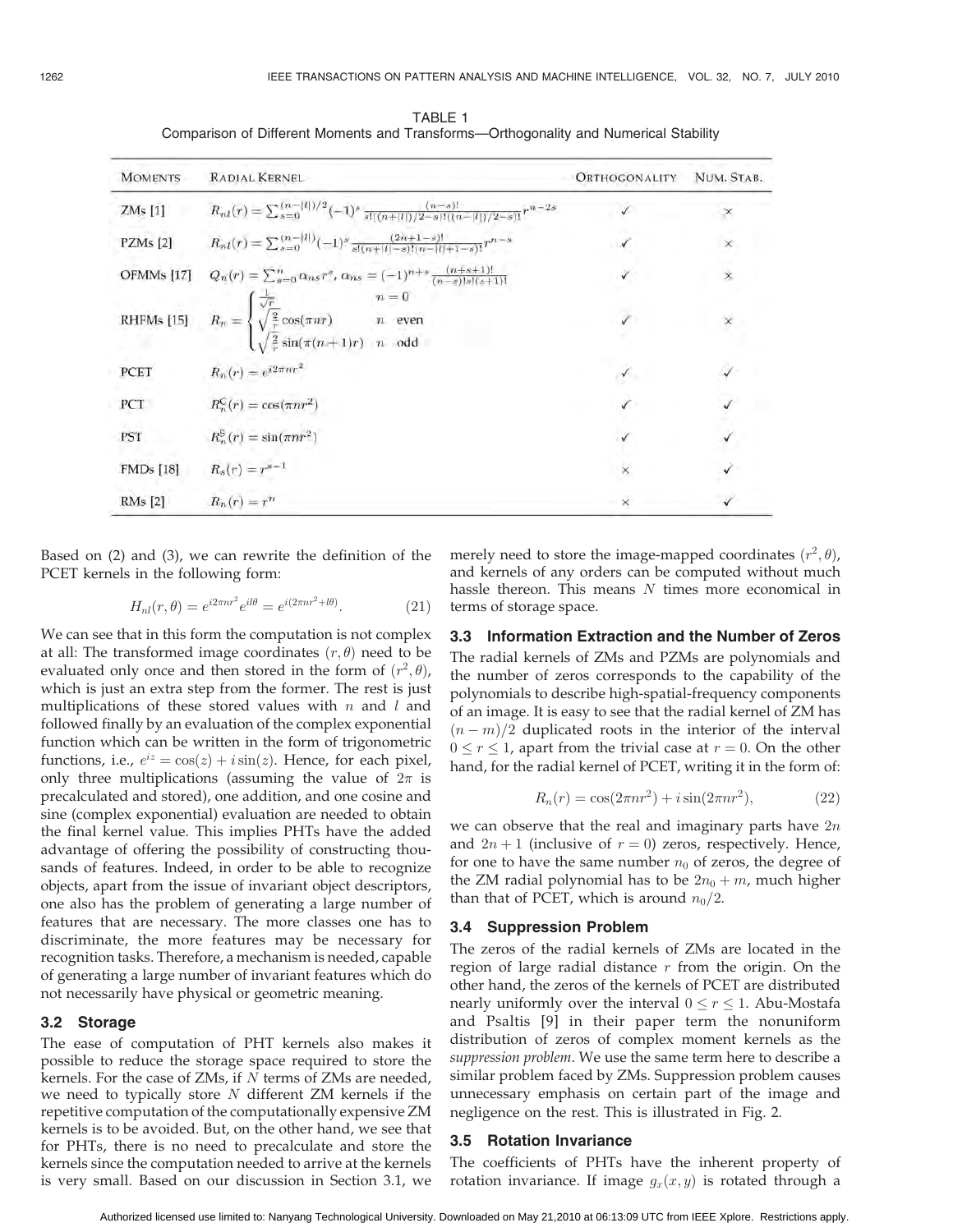

Fig. 2. Information suppression. The kernels of ZMs (a) put too much emphasis on certain portions of the signal. The same problem does not happen to the kernels of PCET. (b) Real and (c) imaginary components of the PCET kernel. The numbers alongside the curves indicate the orders  $n$  of the radial components of the kernels.

clockwise angle  $\phi$  to become  $g_2(x, y)$ , more formally if  $g_2(x_2, y_2) = g_1(x_1, y_1)$ , where:

$$
\begin{bmatrix} x_1 \\ y_1 \end{bmatrix} = \begin{bmatrix} \cos \phi & -\sin \phi \\ \sin \phi & \cos \phi \end{bmatrix} \begin{bmatrix} x_2 \\ y_2 \end{bmatrix},
$$
 (23)

then the new set of PCET coefficients, namely,  $\{M'_{nl}\}$ , is related to the old set  $\{M_{nl}\}\$  by the relation:

$$
M'_{nl} = M_{nl} e^{-il\phi}.
$$
\n(24)

This equation is the basis for derivation of invariants from the PCET coefficients. If we cancel out the exponential factor in (24), we get absolute invariants. For instance,  $|M'_{nl}| = |M_{nl}|$  or  $M'_{nl}[M'_{nl}]^* = M_{nl}[M_{nl}]^*$ . To avoid discarding too much information from the set of PCET coefficients, invariants can be obtained by multiplication of appropriate coefficient terms [21]. Specifically, let  $N \geq 1$  and let  $k_i$  and  $n_i$  be nonnegative integers and  $l_i$  be integer, where  $i = 1, \ldots, N$ , such that:

$$
\sum_{i=1}^{N} k_i l_i = 0.
$$
\n(25)

Then, any product

$$
I = \prod_{i}^{N} M_{n_i l_i}^{k_i} \tag{26}
$$

is invariant to rotation. The invariants, as defined by (26), are, in general, complex valued. If real-valued features are needed, the real and imaginary parts (or equivalently, the magnitude and phase) of each of the invariants can be taken separately. A basis  $B$  for the invariants generated using (26) is:

 $\mathcal{B} = \left\{ M_{n,l} \left[ M_{n_0,l_0}^l \right. \right.$  $\left]^{*}, \quad n, l \geq 0, \quad M_{n_{0},l_{0}} \neq 0 \right\}$  $(27)$ 

Set  $B$  is *complete* (see the Appendix for proof) as it can be shown that invariants generated using (26) can be expressed in terms of the elements in  $\beta$  using only operations consisting of addition/subtraction, multiplication, involution with a positive/negative integer exponent, and complex conjugation. The above form of invariance can be similarly applied to PCT and PST.

#### 3.6 Orientation Estimation

In the last section, we have shown how to negate the effects of the rotation angle by forming invariance from the PHT coefficients. But it is also possible, on the other hand, to use the PHT coefficients to estimate the orientation of an image by not discarding the rotation information. The formulation is quite straightforward as we can rewrite (24) to obtain the angle of orientation shift:

$$
\phi = -\frac{1}{l} \arg \frac{M'_{nl}}{M_{nl}}.\tag{28}
$$

Hence, if we define the orientation of an image to be  $\omega$ , the rotated image has an orientation of  $\omega - \phi$ . In cases of noise or unintentional image variations, a more accurate estimate of  $\phi$  can be obtained by taking the average of the  $\phi$  values returned by various PHT coefficients with different values of ns and ls.

#### 3.7 Image Reconstruction

The kernels of PHTs are pairwise orthogonal, and hence, any image can be expressed in terms of the PHT coefficients and the kernels in the following form: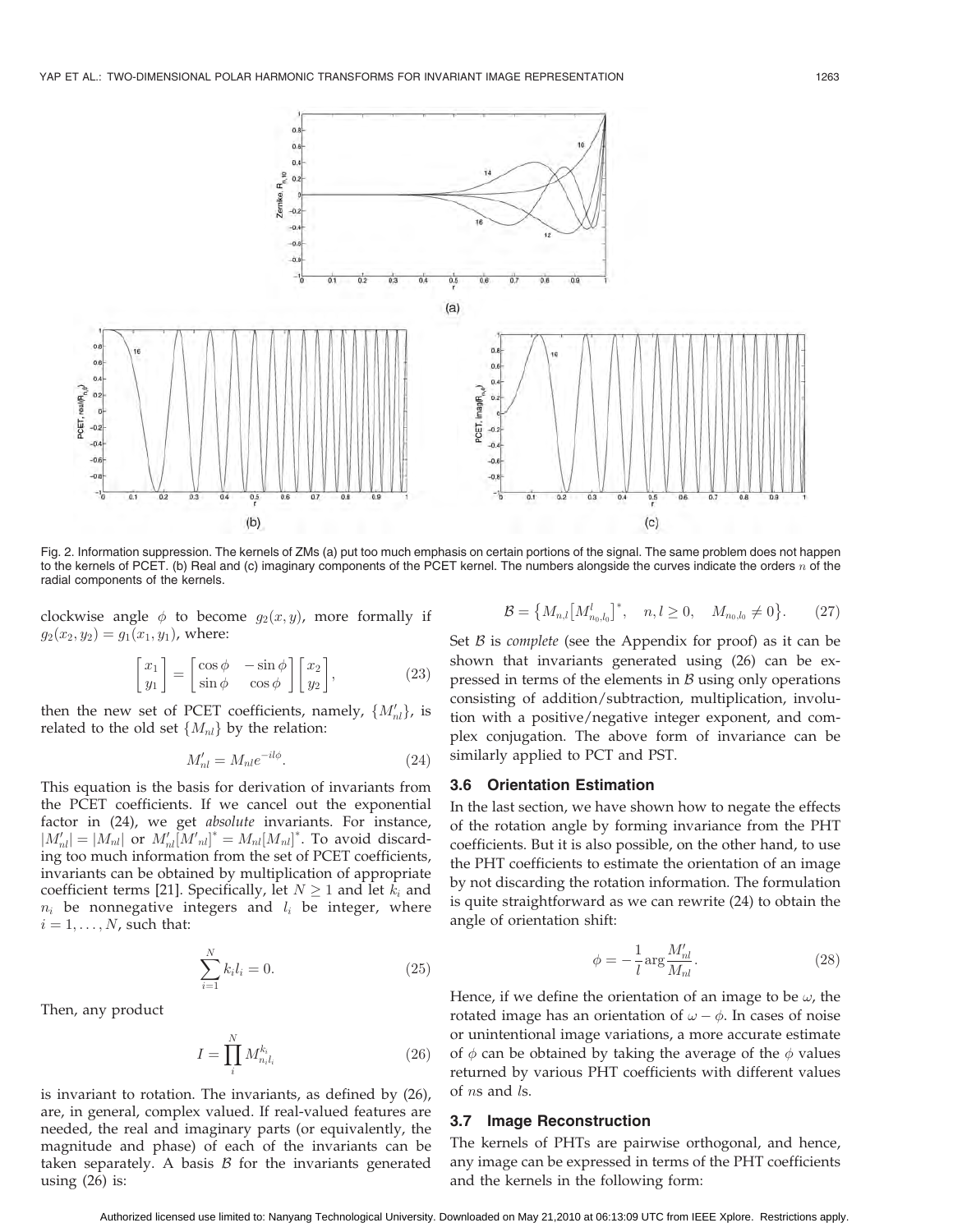$$
f(r,\theta) = \sum_{n=-\infty}^{\infty} \sum_{l=-\infty}^{\infty} M_{nl} H_{nl}(r,\theta).
$$
 (29)

If only a subset  $(n, l) \in \mathcal{S}' \subset \mathcal{S} = \{(n, l) | |n|, |l| = 0, 1, \ldots, \infty\}$ of the PHT coefficients is available, an approximation of the image function, denoted as  $f(r, \theta)$ , can be obtained by:

$$
\hat{f}(r,\theta) = \sum_{(n,l)\in\mathcal{S}'} M_{nl} H_{nl}(r,\theta).
$$
\n(30)

The reconstruction error:

$$
\epsilon^2 = \int_0^{2\pi} \int_0^1 [f(r,\theta) - \hat{f}(r,\theta)]^2 r dr d\theta \tag{31}
$$

can be easily proven, for the case of PCET, to be:

$$
\epsilon^2 = \frac{1}{\pi} \sum_{(n,l) \in \mathcal{S} \backslash \mathcal{S}'} M_{nl}^2.
$$
 (32)

It can be shown that the partial sum, given by relation (29), converges to the image when the image is nonzero in a limited region, is continuous, or has a finite number of finite jumps so that  $f(r, \theta)$  and  $|f(r, \theta)|^2$  are integrable and  $R_n(r)$ are bounded over  $(0, 1)$  as n becomes infinite [22]. These conditions are, in general, satisfied.

#### 3.8 Relation with Rotational Moments

PCET coefficients can be expressed in terms of rotational moments:

$$
D_{nl} = \int_0^{2\pi} \int_0^1 r^n e^{-il\theta} f(r,\theta) r dr d\theta \qquad (33)
$$

in the following form:

$$
M_{nl} = \sum_{k=0}^{\infty} \frac{(i2\pi n)^k}{k!} D_{2k,l}.
$$
 (34)

From the above equation, it can be observed that the information captured by the PCET coefficients is two times the frequency of that of rotational moments.

#### 3.9 Fourier Series Interpretation

PCET coefficients can be expressed in the terms of Fourier series by observing that:

$$
M_{nl} = \frac{1}{2\pi} \int_0^{2\pi} \left[ \frac{1}{2\pi} \int_0^{2\pi} g(r', \theta) e^{-inr'} dr' \right] e^{-il\theta} d\theta, \tag{35}
$$

where  $r' = 2\pi r^2$  and  $g(r', \theta) \equiv f(\sqrt{r'/2\pi}, \theta)$ . PCET coefficients are hence 2D fourier coefficients as defined above—first in the radial direction, followed by the circular direction.

#### 3.10 3D Formulation

Defining  $(r, \theta, \varphi)$  as the radial distance, zenith, and azimuth, respectively, we can form 3D PHTs with similar properties of their 2D versions. The kernels of 3D PHTs are defined as:

$$
H_{nml}(r,\theta,\varphi) = \frac{1}{r} R_n(r) Y_{ml}(\theta,\varphi).
$$
 (36)

The spherical harmonics [23], [24], [25]  $Y_{ml}(\theta, \varphi)$  are given by:

$$
Y_{ml}(\theta,\varphi) = N_{ml} P_{ml}(\cos\theta)e^{im\varphi},\qquad(37)
$$

where  $N_{ml}$  is a normalization factor:

$$
N_{ml} = \sqrt{\frac{2l+1}{4\pi} \frac{(l-m)!}{(l+m)!}}
$$
(38)

and  $P<sub>ml</sub>$  denotes the associated Legendre functions. 3D PHT coefficients can be computed using the above kernels to perform volumetric integrals over a 3D object. For more information on 3D invariants, please refer to [24] and [26]. A 3D formulation as such is important for 3D object (ranging from sparse point sets to dense volumetric MRI or PET) recognition, registration, segmentation, etc.

#### 3.11 Discrete Implementation

Up to this point, the discussion has been limited to the case where the image is assumed to be defined on a continuous domain. In practice, however, this is not the case and images are defined on a discrete domain. As such, (1) can be written in Cartesian coordinates as:

$$
M_{nl} = \frac{1}{\pi} \int \int_{x^2 + y^2 \le 1} [H'_{nl}(x, y)]^* f'(x, y) dx dy, \tag{39}
$$

where  $H'_{nl}(x, y) = H'_{nl}(r \cos \theta, r \sin \theta) \equiv H_{nl}(r, \theta)$  and

$$
f'(x, y) = f(r \cos \theta, r \sin \theta) \equiv f(r, \theta).
$$

Given an image defined on a discrete domain  $g[k,l]$ , where  $k = 0, \ldots, M - 1$  and  $l = 0, \ldots, N - 1$ , we map the image to a domain of  $(x_k, y_l) \in [-1, 1] \times [-1, 1]$  with:

$$
x_k = \frac{k - M/2}{M/2}, \quad y_l = \frac{l - N/2}{N/2} \tag{40}
$$

and we have:

$$
M_{nl} = \frac{1}{\pi} \sum_{k=0}^{M-1} \sum_{l=0}^{N-1} [H'_{nl}(x_k, y_l)]^* f'(x_k, y_l) \Delta x \Delta y
$$
  
= 
$$
\frac{4}{\pi M N} \sum_{k=0}^{M-1} \sum_{l=0}^{N-1} [H'_{nl}(x_k, y_l)]^* f'(x_k, y_l)
$$
 (41)

subject to  $x_k^2 + y_l^2 \le 1$  (only the center portion of the image is considered in computing the transform coefficients), where  $f'(x_k, y_l) = g[k, l]$ , and note that  $\Delta x = 2/M$ ,  $\Delta y = 2/N$ . A more detailed discussion about this form of discretization and mapping can be found in [27].

#### 3.12 Feature Selection

Features generated might or might not be useful, depending on the application involved. Hence, feature selection is a crucial step to sieve through all available features and to pick out those which are really useful for the task at hand. For this purpose, a general good choice of feature selector and classifier constructer is the adaptive boosting algorithm (AdaBoost) [28]. In essence, the learning algorithm is used to boost the classification performance of a set of simple (sometimes called weak) classifiers to form a strong classifier. There are a number of formal guarantees provided by the AdaBoost learning procedure. Schapire et al. [29] proved that the training error of the strong classifier approaches zero exponentially in a number of rounds. More importantly, a number of results were later proved about generalization performance. The key insight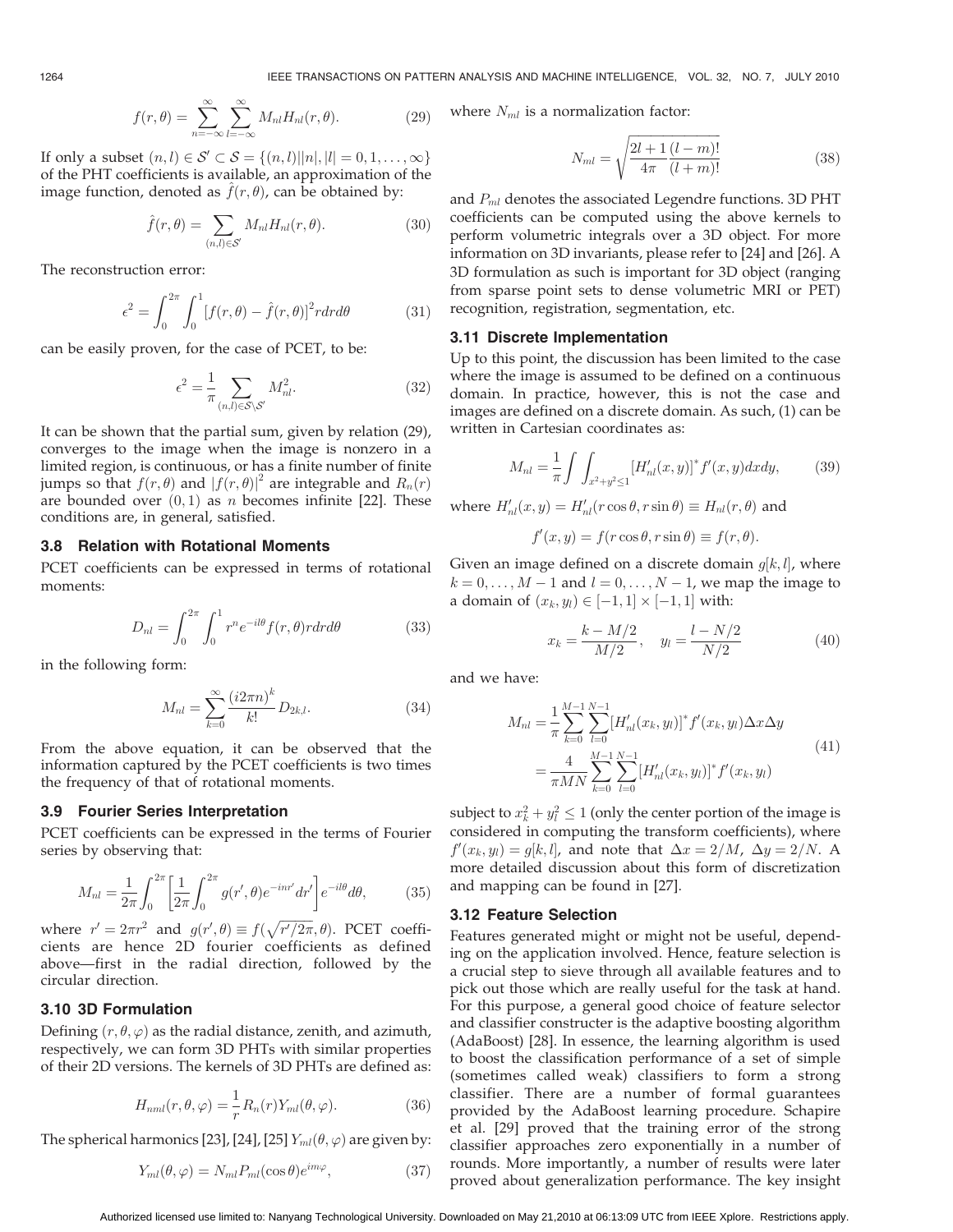TABLE 2 Kernel Computation Time (s)

| Moments     | Computation Time (ms/moment) |
|-------------|------------------------------|
| ZM          | 17.47                        |
| PZM         | 19.78                        |
| PCET        | 2.55                         |
| PCT         | 2.66                         |
| <b>PST</b>  | 2.53                         |
| <b>RHFM</b> | 2.60                         |
| RM          | 4.49                         |

is that generalization performance is related to the margin of the examples, and that AdaBoost achieves large margins rapidly. We have shown in [30] how AdaBoost can be used to boost the performance of complex moments.

## 4 EXPERIMENTS

PHTs are generally more feasible than ZMs/PZMs when computationally economical kernels are needed. Moreover, the ease of computation of PHTs makes the computation of higher order coefficients more tractable when compared to that of ZMs/PZMs. In this section, we will show the results from a number of experiments which are performed to gauge the performance of PHTs.

#### 4.1 Kernel Computation Complexity

Here, we show in terms of computation time how much less complex the computation of PHT kernels is when compared to those of ZMs and PZMs. Table 2 shows a comparison of the computation time needed for computing the ZM, PZM, and PHT kernels. Values shown are time in seconds per moments, averaged over 10 trials for kernels computed up to  $0 \leq n, l \leq 50$  for a  $100 \times 100$  image. We have used the coefficient method [19] for computing the ZM and PZM kernels. The PC used for testing has a 2.50 GHz Processor with 2 GB RAM. The test is done using MATLAB version 7.4. As can be observed, the computation time needed for PHT kernels is much less than those of ZMs and PZMs.

#### 4.2 Image Reconstruction and Numerical Stability

The most direct method of testing the image representation capability of the transforms is via image reconstruction. Image reconstruction also gives an indication of when the numerical stability of certain feature breaks down. In this experiment, finite sets of ZMs, PZMs,<sup>4</sup> and PHT coefficients of the 20 test images, shown in Fig. 4, are first calculated, and then, from these sets of moments/coefficients, the images are reconstructed according to (30). The difference between the reconstructed image and the original image is then measured using the Root-Mean-Square Error (RMSE)<sup>5</sup> as follows:

RMSE = 
$$
\sqrt{\frac{\sum_{x^2+y^2 \le 1} [f(x,y) - \hat{f}(x,y)]^2}{|\{(x',y')|x'^2 + y'^2 \le 1\}|}}.
$$
 (42)

4. We have used the coefficient methods [19] for computing the kernels of ZMs and PZMs for all the experiments.

5. The reconstructed images are clipped at 0 and 255 so that the pixel values are maintained in the range of  $[0, 255]$ .

Let  $K$  be some constant. We have limited the number of moments/coefficients used in reconstruction based on the following:

- ZMs:  $n |l|$  = even,  $|l| \le n \le K$ ,
- PZMs:  $|l| \leq n \leq K$ ,
- PCET:  $|l| + |n| \leq K$ ,
- $\bullet$  PCT:  $|l| + n \leq K$ ,
- PST:  $|l| + n \leq K$ ,
- RHFMs:  $|l| + n \leq K$ .

These conditions are selected so that the moments/ coefficients capturing the lowest frequency information are used for the reconstruction process. Some examples of the reconstructed images are shown in Fig. 3. As more moments are added to the reconstruction process, the reconstructed images get closer to the original images. As can be observed from the reconstructed images, PCT, PST, and PCET capture the image information, especially the edges, better than ZMs and PZMs. For the same maximum order  $K$  of moments used, the images reconstructed using ZMs are less sharp judging from the edges. As for PZMs, the reconstructed images degrade quite swiftly toward the end when the number of moments is further increased. In Fig. 5, we show plots of the average RMSE values. It can be observed that the numerical stability of PZMs breaks down when the number of moments is increased up to a certain point, as evident from the sudden upturn of the respective RMSE curve. ZMs break down later in the curve (not shown in the figure). The performance of PST is better than ZMs and is very close to PZMs. PCT gives better reconstruction results when compared to ZMs and PZMs. We have also included the results for RHFMs here and it is as per prediction that RHFMs have some inherent numerical stability problem. Special care has to be taken so that  $r = 0$  is avoided while generating the kernels of RHFMs.

#### 4.3 Pattern Recognition Using Simulated Data

In this experiment, we gauge the noise robustness of ZMs, PZMs, PCET, PCT, and PST under noisy conditions via a simple pattern recognition experiment. The images utilized in this experiment are taken from the COREL photograph data set, which was used in [31]. The test set consists of 100 selected images which are initially stored in JPEG format with size  $384 \times 256$  or  $256 \times 384$ . Each image is converted to gray scale and scaled to a standard size of  $128 \times 128$  before its features are extracted. Some sample images are shown in Fig. 6. These images are the training images, moments/coefficients of which will be taken as the ground truth for comparison with that of the testing images. The testing images comprise the rotated and noise-contaminated versions of the 100 images. The images are first rotated at angles  $\theta = 0, 45, \ldots, 315$  degree and are then added with Gaussian noise of variance<sup>6</sup>  $\sigma^2 = 0.00, 0.05,$ 0:10; 0:20. These noise-contaminated images are then classified according to their moments/coeffcients by comparing their distance (euclidean distance) to that of the training images. The average accuracies for three trials are shown in Table 3. It can be seen that PCT gives performance comparable to that of PZMs, with PCET and PST following closely behind but still better than ZMs and RMs. The

6. The variances are normalized values. They correspond to image intensities ranging from 0 to 1.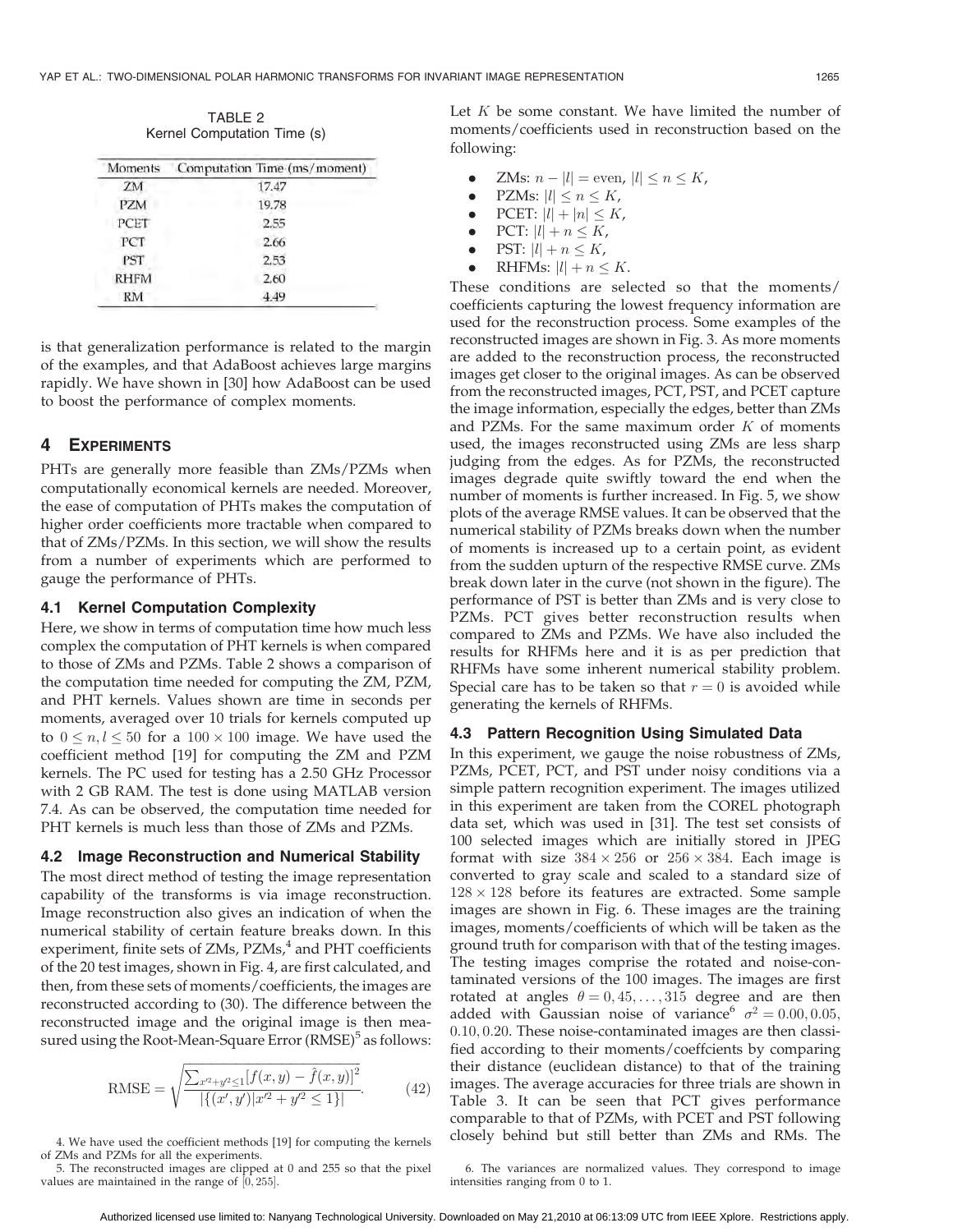

Fig. 3. Some samples of reconstructed images.  $K = 0, 1, \ldots, 29$ . (a) Polar complex exponential transform, (b) polar cosine transform, (c) polar sine transform, (d) Zernike moments, and (e) pseudo-Zernike moments.

results of rotational moments are included here to show that nonorthogonal moments are often less effective when compared to the orthogonal ones.

In this following experiment, we evaluate the performance of rotational invariants formed with (26): More specifically,



Fig. 4. Test images. Each image is resized to  $64 \times 64$  before performing the experiment. The range of pixel values is  $[0, 255]$ .

we will only consider (27) since it forms the basis of, and hence, encapsulates the same information as (26). We compare our results with Flusser and Suk's moment rotation invariants, which are based on complex moments [9], [10]:

$$
C_{pq} = \int_0^{2\pi} \int_0^{\infty} r^{p+q} e^{i(p-q)\theta} f(r,\theta) r dr d\theta.
$$
 (43)

For comparison, we set  $n = p + q$ ,  $l = p - q$  for PCT and PST and  $n = \text{floor}((p+q)/2)$ ,  $l = p - q$  for PCET. The number n for PCET is halved because the kernels of PCET have two times the number of zeros when compared to those of PCT and PST. Hence, to match their spatial frequencies, the orders of the radial components of PCET are set to half of that of PCT and PST. For the same set of images used in Section 4.3, but scaled to  $32 \times 32$  for faster computation, the results are shown in Table 4. The number of features used are determined by the constant K, where  $0 \le p + q \le K$ , which is equivalent to  $T = (K+1)(K+2)/2$  features.<sup>7</sup> From the table, it is evident that PCET, PCT, and PST yield significant improvement when compared to the rotation invariants generated based on complex moments in the majority of cases.

7. PST has one less feature because  $M_{0,0}^s = 0$ , which happens when  $p = q = 0.$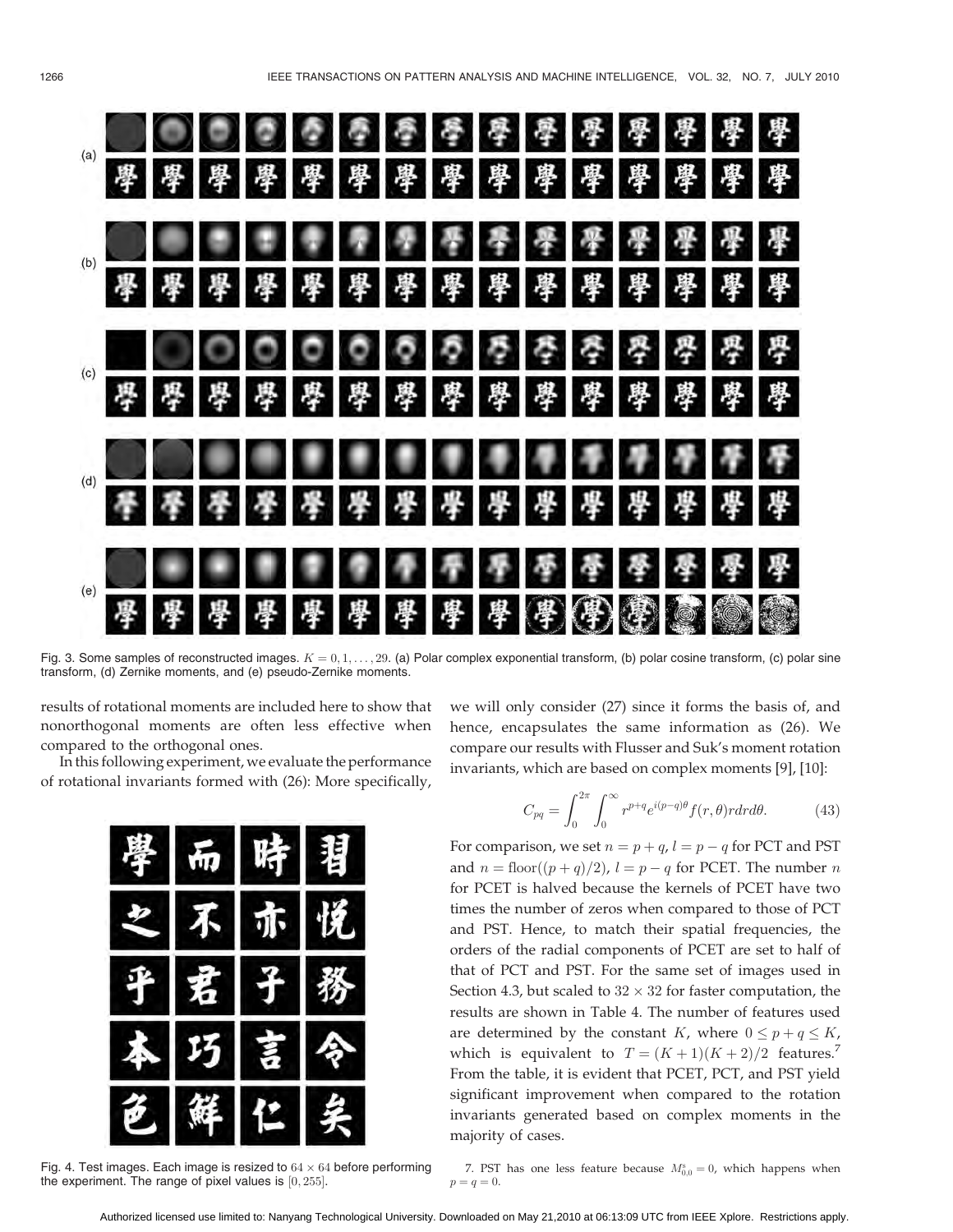

Fig. 5. Average RMSE values yielded by the various methods in the image reconstruction experiment.

## 4.4 Character Recognition as a Real-World Problem

We evaluate the performance of PHT using the well-known MNIST database [32] of handwritten digits. MNIST consists of 60,000 training and 10,000 testing images, each of which has been size-normalized and centered in a  $28 \times 28$  box (784 pixels). Some samples are shown in Fig. 7. The euclidean distance nearest neighbor classifier using raw pixels is used as the baseline for comparison. To study the effect of the number of pixels on the classification accuracy, we downsample the images by factors of 2 and 3 (corresponding to  $14 \times 14 = 196$  and  $10 \times 10 = 100$  pixels, respectively) before feeding them into the classifier for training and testing. Due to the large memory requirement and computation cost, out of the 70,000 samples, only 7,000 are used for this experiment: 6,000 for training and 1,000 for testing. For PHTs, we use a similar nearest neighbor classifier with the coefficients normalized to prevent the domination of a subgroup of features. The normalization is performed by subtracting off the mean and dividing by the standard deviation of the training samples. Following the convention in Section 4.3 for invariants of the form (26), we choose  $K = 3, 4, 5$  (corresponding to 60, 90, and 126 features, respectively), which we shall see later gives results close to that of the baseline method. Instead of using the PCET, PCT, and PST coefficients as individual features,



Fig. 6. Some samples of test images for the pattern recognition experiment.

we combine them into a single feature vector. Since PCET, PCT, and PST features capture different characteristics of an image, combining all PHT coefficients into a feature vector makes it more discriminant. The classification results are shown in Table 5 (Original), $<sup>8</sup>$  where the performance of the</sup> baseline method, with no pixel downsampling, matches that reported in [32]. It can be seen that for a lesser amount of features, PHTs outperform the baseline method in all three cases. To further demonstrate the benefit of PHTs, we randomly rotate the images in the testing set by  $-45$  to 45 degrees, and the classification accuracy of these rotated images is shown in Table 5 (rotated). It clearly shows that in such a case the PHTs maintain relatively high classification accuracy, while the baseline method unsurprisingly fails. One should keep in mind that PHTs in general provide plenty of features sufficient for image representation. However, PHTs are, at the current stage, not specifically designed for classification in the sense that some PHT features might not be discriminative and some might even be unstable. In light of this, a more principled scheme of feature selection and also a more intelligent form of classifier which properly weights each feature need to be devised so as to take full advantage of the rich representation capability of PHTs. In this sense, this experiment is not designed to sufficiently demonstrate the classification performance of PHT-based features, since there is neither feature selection nor dedicated classifier training mechanisms involved. Rather, it illustrates that the PHT features extracted from the image raw pixels do contain adequate information for pattern classification.

## 5 CONCLUSION

In conclusion, we have proposed a set of transforms, namely, Polar Complex Exponential Transform, Polar

8. The digits "6" and "9" are treated the same since the invariance property of PHTs makes them indistinguishable.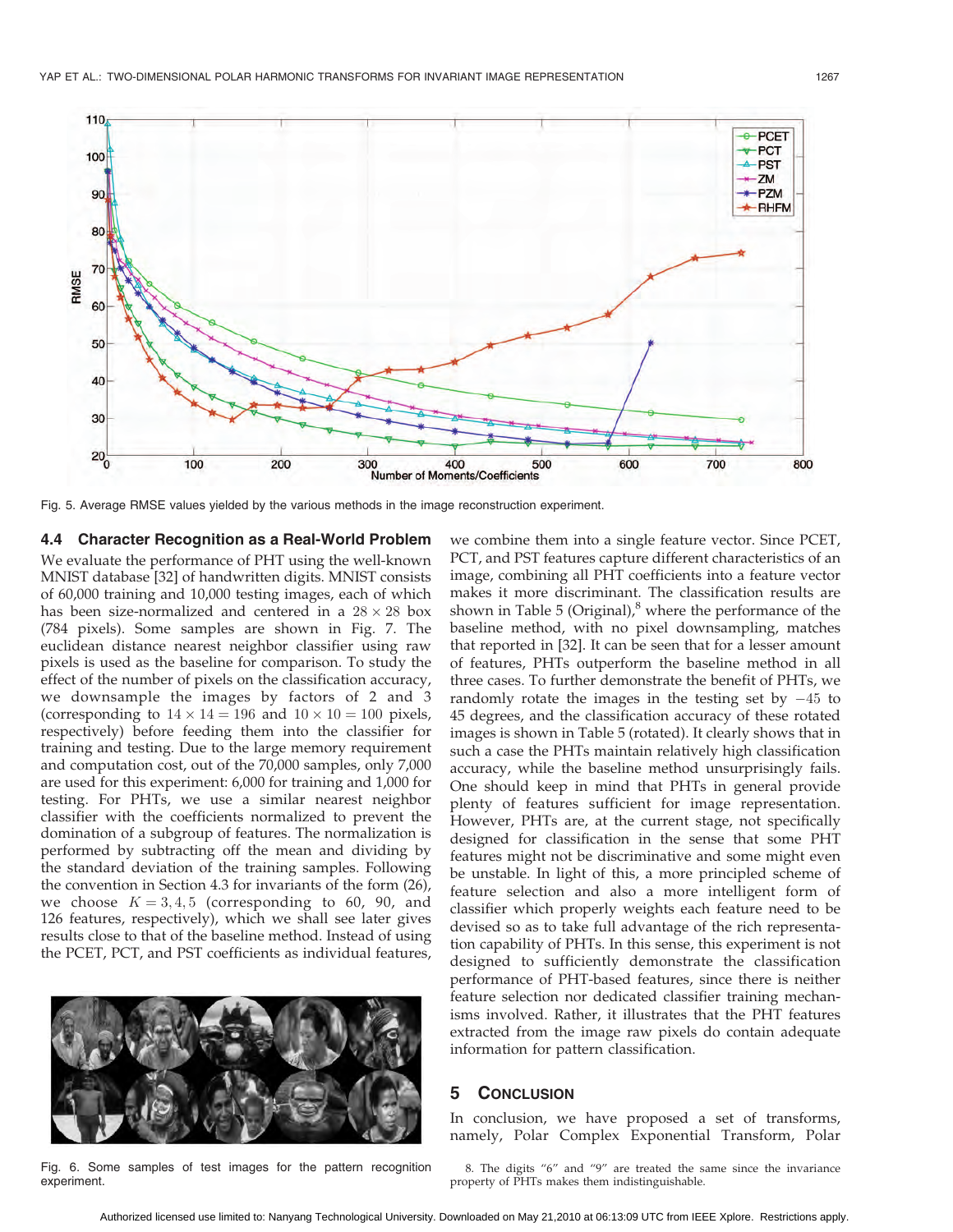| $_{\it K}$ | $\sigma^2$ | <b>RM</b> | ZM     | PZM    | PCET   | PCT    | PST    |
|------------|------------|-----------|--------|--------|--------|--------|--------|
| 5          | 0.00       | 98.50     | 99.00  | 100.00 | 100.00 | 100.00 | 100.00 |
|            | 0.05       | 19.42     | 48.79  | 77.67  | 72.92  | 77.63  | 23.71  |
|            | 0.10       | 11.54     | 19.54  | 36.42  | 30.08  | 33.96  | 11.96  |
|            | 0.15       | 9.29      | 12.04  | 20.50  | 18.63  | 17.58  | 7.71   |
|            | 0.20       | 7.67      | 8.25   | 14.42  | 13.08  | 12.42  | 4.54   |
| 10         | 0.00       | 97.50     | 100.00 | 100.00 | 100.00 | 100.00 | 100.00 |
|            | 0.05       | 23.50     | 83.54  | 98.29  | 91.33  | 98.08  | 88.79  |
|            | 0.10       | 13.21     | 38.75  | 59.33  | 47.96  | 61.50  | 41.71  |
|            | 0.15       | 11.46     | 24.75  | 34.17  | 22.25  | 28.63  | 20.79  |
|            | 0.20       | 8.21      | 16.33  | 20.96  | 16.58  | 19.79  | 17.17  |
| 15         | 0.00       | 97.50     | 100.00 | 100.00 | 100.00 | 100.00 | 100.00 |
|            | 0.05       | 24.67     | 98.17  | 99.92  | 96.96  | 100.00 | 98.58  |
|            | 0.10       | 14.08     | 53.63  | 73.29  | 60.96  | 76.75  | 65.58  |
|            | 0.15       | 11.46     | 28.96  | 40.17  | 30.67  | 36.17  | 29.50  |
|            | 0.20       | 9.13      | 20.21  | 26.38  | 20.33  | 22.08  | 20.67  |
| 20         | 0.00       | 97.00     | 100.00 | 100.00 | 100.00 | 100.00 | 100.00 |
|            | 0.05       | 26.92     | 98.88  | 100.00 | 99.42  | 100.00 | 100.00 |
|            | 0.10       | 14.63     | 61.21  | 79.08  | 69.92  | 81.92  | 76.38  |
|            | 0.15       | 12.54     | 32.33  | 46.92  | 37.92  | 44.92  | 38.63  |
|            | 0.20       | 9.46      | 20.96  | 29.38  | 22.75  | 25.17  | 23.33  |
| 25         | 0.00       | 97.00     | 100.00 | 100.00 | 100.00 | 100.00 | 100.00 |
|            | 0.05       | 26.54     | 99.96  | 100.00 | 99.92  | 100.00 | 100.00 |
|            | 0.10       | 14.92     | 70.00  | 82.75  | 74.63  | 86.75  | 81.50  |
|            | 0.15       | 12.13     | 37.71  | 49.96  | 42.96  | 50.63  | 46,50  |
|            | 0.20       | 9.50      | 25.67  | 32.88  | 23.79  | 27.33  | 25.79  |
| 30         | 0.00       | 96.50     | 100.00 | 100.00 | 100.00 | 100.00 | 100.00 |
|            | 0.05       | 27.75     | 100.00 | 100.00 | 100.00 | 100.00 | 100.00 |
|            | 0.10.      | 15.54     | 76.33  | 85.67  | 76.71  | 90.13  | 87.42  |
|            | 0.15       | 12.08     | 40.71  | 55.21  | 45.38  | 54.63  | 51.92  |
|            | 0.20       | 9.21      | 26.54  | 35.08  | 26.50  | 31.17  | 30.54  |

TABLE 3 Average Classification Rates  $\eta$  (Percent) for Images Under Different Degrees of Gaussian Noise

Cosine Transform, and Polar Sine Transform, for rotationinvariant image representation. In comparison to ZMs/ PZMs and PCET, the proposed PCT and PST are much less complex in terms of kernel generation. This is in addition to the fact that, for the latter, numerical stability issue is nonexistent. This is apparently a desirable property judging from the number of papers devoted to the mitigation of the numerical problem of ZMs/PZMs. Some other advantages of the set of Polar Harmonic

Transforms are economical kernel storage space, tractable higher order coefficients, and easier implementation. Experiments conducted show that the proposed transforms exhibit performance which is comparable to that of the popular ZMs and PZMs. Possible applications of PHTs, just to name a few, are image retrieval, image data mining, biomedical imaging such as MRI or PET scans (using the 3D formulation), face detection, corneal surface modeling, and texture classification.

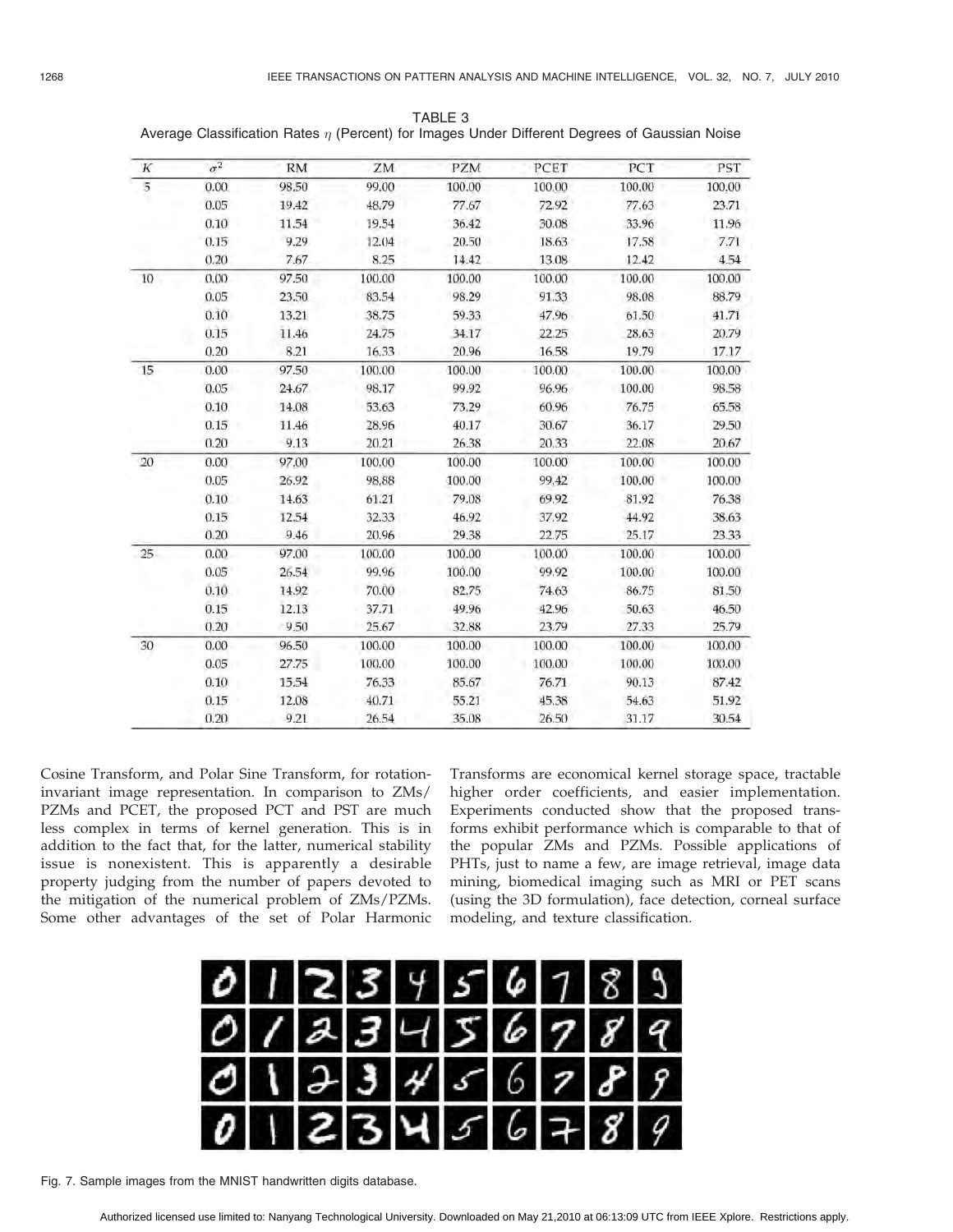| K     | $\sigma^2$ | PCET   | PCT    | PST    | CM     |
|-------|------------|--------|--------|--------|--------|
| 5     | 0.00       | 100.00 | 100.00 | 100.00 | 100.00 |
|       | 0.01       | 99.96  | 99.83  | 99.46  | 99.38  |
|       | 0.02       | 99.46  | 98.58  | 96.50  | 93.13  |
|       | 0.03       | 97.92  | 91.29  | 92.79  | 80.54  |
|       | 0.04       | 92.58  | 81.79  | 86.92  | 67.33  |
|       | 0.05       | 86.17  | 70.38  | 82.13  | 56.13  |
| 10    | 0.00       | 99.50  | 100.00 | 98.50  | 100.00 |
|       | 0.01       | 99.08  | 98.83  | 91.75  | 93.46  |
|       | 0.02       | 98.08  | 96.50  | 86.46  | 78.88  |
|       | 0.03       | 96.54  | 91,33  | 82.00  | 64.50  |
|       | 0.04       | 92.96  | 82.38  | 75.17  | 52.58  |
|       | 0.05       | 86.88  | 68.38  | 69.33  | 43.71  |
| $15-$ | 0.00       | 98.00  | 88.50  | 75.00  | 97.50  |
|       | 0.01       | 96.54  | 87.25  | 69.50  | 82.04  |
|       | 0.02       | 94.88  | 84.50  | 64.08  | 67.25  |
|       | 0.03       | 93.25  | 79.88  | 59.54  | 55.50  |
|       | 0.04       | 89.58  | 72.79  | 55,88  | 46.88  |
|       | 0.05       | 84.83  | 64.17  | 52.75  | 37.88  |
| 20    | 0.00       | 95.00  | 87.00  | 71.00  | 86.50  |
|       | 0.01       | 94.21  | 84.17  | 61.67  | 70.58  |
|       | 0.02       | 92.17  | 80.75  | 57.92  | 61.04  |
|       | 0.03       | 90.58  | 76.58  | 54.21  | 50.96  |
|       | 0.04       | 86.71  | 70.46  | 50.71  | 42.38  |
|       | 0.05       | 81.58  | 61.17  | 48.29  | 34.54  |

TABLE 4 Average Classification Rates  $\eta$  (Percent) for Images Under Different Degrees of Gaussian Noise

## **APPENDIX**

## PROOF OF COMPLETENESS

Equation (26) can be written as:

$$
I = \prod_i^N M_{n_i l_i}^{k_i} \Bigg[ M_{n_0, l_0}^{\sum_{j=1}^N k_j l_j} \Bigg]^*
$$

since:

$$
\sum_{j=1}^N k_j l_j = 0.
$$

|                                         | TABLE 5 |  |  |
|-----------------------------------------|---------|--|--|
| Classification Using the MNIST Data Set |         |  |  |

|          |        | <b>BASELINE</b> |         |
|----------|--------|-----------------|---------|
| Pixels   | 100    | 196             | 784     |
| Original | 86.80% | 92.40%          | 94.30%  |
| Rotated  | 65.90% | 72.90%          | 77.80%  |
|          |        | PHTs            |         |
| Features | 60     | 90              | 126     |
|          |        |                 |         |
| Original | 93.40% | 96.30%          | 100.00% |
| Rotated  | 92.30% | 95.20%          | 95.80%  |
|          |        |                 |         |

Grouping terms with  $i = j$ , we have

$$
I = \prod_i^N \left\{ M_{n_i l_i} \left[ M_{n_0, l_0}^{l_i} \right]^* \right\}^{k_i}.
$$

Hence,

$$
\mathcal{B} = \big\{ M_{n,l} \big[M_{n_0,l_0}^l \big]^*, \quad n,l \geq 0, \quad M_{n_0,l_0} \neq 0 \big\}
$$

is the complete basis for I.

#### **ACKNOWLEDGMENTS**

This work was supported by Singapore A\*Star SERC Research Grant No: 0621300056. This work was performed when Pew-Thian Yap was with the Nanyang Technological University.

#### **REFERENCES**

- [1] M. Teague, "Image Analysis via the General Theory of Moments," J. Optical Soc. Am., vol. 70, no. 8, pp. 920-930, Aug. 1980.
- [2] C. Teh and R. Chin, "On Image Analysis by the Method of Moments," IEEE Trans. Pattern Analysis and Machine Intelligence, vol. 10, no. 4, pp. 496-513, July 1988.
- [3] D. Iskander, M. Collins, and B. Davis, "Optimal Modeling of Corneal Surfaces with Zernike Polynomials," IEEE Trans. Biomedical Eng., vol. 48, no. 1, pp. 87-95, Jan. 2001.
- [4] H.S. Kim and H.-K. Lee, "Invariant Image Watermark Using Zernike Moments," IEEE Trans. Circuits and Systems for Video Technology, vol. 13, no. 8, pp. 766-775, Aug. 2003.